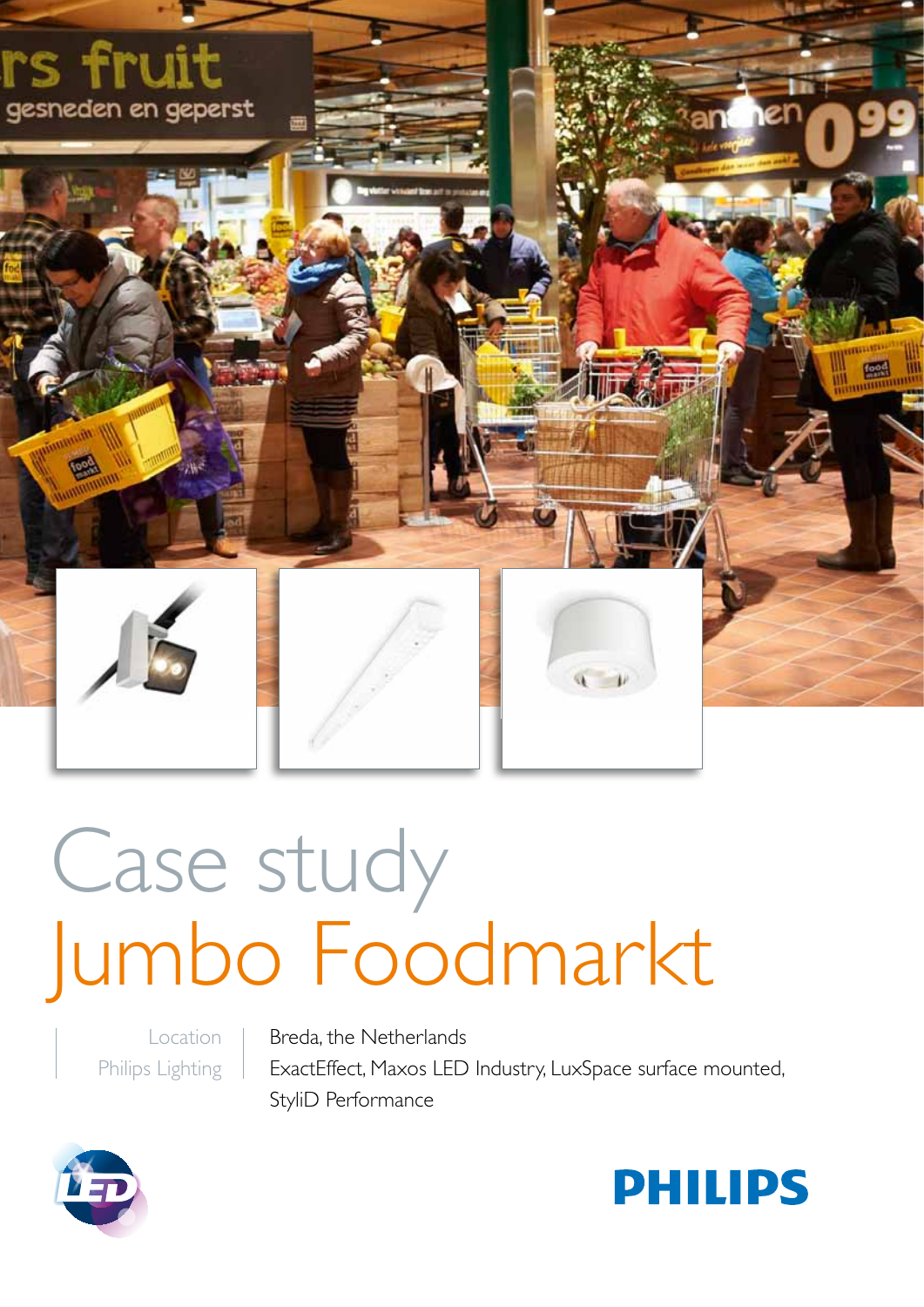

"We pulled out all the stops to invest the entire store approach with a sustainable character. In the area of lighting we again wanted the very best. The lighting had to be dynamic, atmospheric, subtle and low in energy consumption. We found the perfect lighting partner in Philips, in our opinion the most experienced, reliable and innovative party by a mile."

Herman Beldman, manager technical format development Jumbo Supermarkets

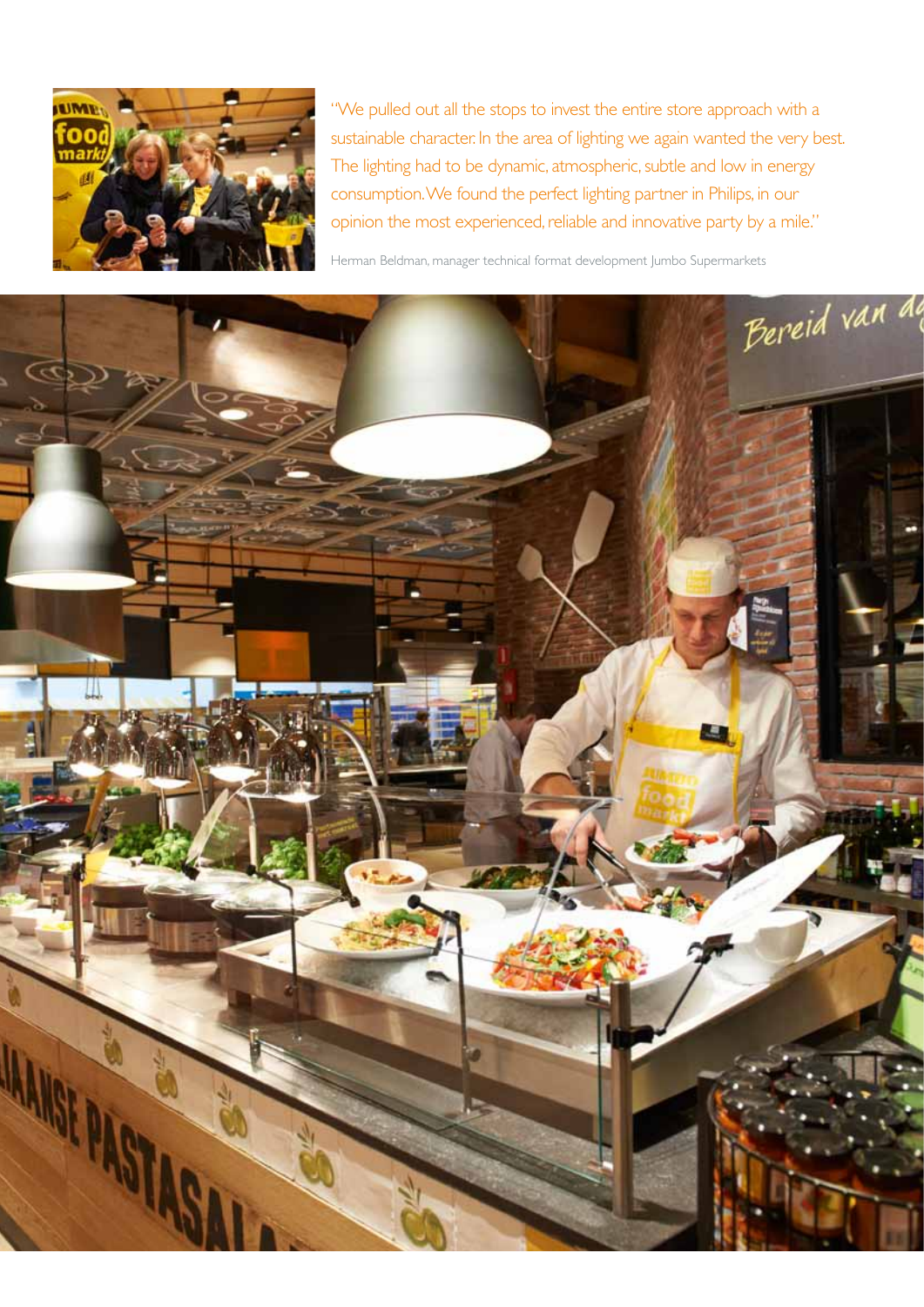## LED luminaires from Philips create a dynamic and atmospheric experience in the Jumbo Foodmarkt Breda



### Project info

#### Customer

Jumbo Supermarkets Location Breda, the Netherlands Installer Frimex Moordrecht Philips products ExactEffect, Maxos LED Industry, LuxSpace surface mounted, StyliD Performance Philips account manager Joost Flanagan Philips lighting designers Ruud Bagen, Wibeke Vandevelde-Pollé

#### **Background**

With the opening of the Jumbo Foodmarkt, adjacent to the NAC stadium in Breda, Jumbo has created a dream store. The 6,000 m<sup>2</sup> food market – with a daily staff complement of over 400 – carries 35,000 products, the most extensive assortment in the Netherlands. Cheese boards are prepared to order, there is a large chocolatier, bread is baked in an authentic brick oven and coffee is roasted in-store: shopping here is an absolute experience. In a culinary sense too. Along the outside walls, kitchens are accommodated where about 40 chefs prepare fresh seasonal Dutch, Italian and Asian meals based on the make it, take it, eat it principle.

#### The challenge

In compiling the assortment, the environment was consciously taken into account. So on the shelves of the fresh produce department you will find lots of sustainable, often local products. But Jumbo Foodmarkt takes this up a level, explains the manager for technical format development Herman Beldman. "We pulled out all the stops to invest the entire store approach with a sustainable character. In the area of lighting we again wanted the very best. The lighting had to be dynamic, atmospheric, subtle and low in energy consumption. We found the perfect lighting partner in Philips, in our opinion the most experienced, reliable and innovative party by a mile. The commission we presented did not beat about the bush: design a 100% LED solution."

#### The solution

Philips' lighting designers Ruud Bagen and Wibeke Vandevelde-Pollé took the message to heart and designed a splendid and at the same time unique lighting plan. Jumbo Foodmarkt is the first retail store in the world to sport ExactEffect LED spotlights. The spotlights hang from a grid of spotlight rails and present the fresh produce section with high-contrast atmospheric lighting that creates a dynamic shopping experience. The optimum light distribution and accents provided by the matching hanging lamps give the various kitchens their own identity. For the lighting of the groceries section an anti-dazzle LED lighting line was opted for that creates a clear and calm atmosphere.

#### **Benefits**

The 100% LED solutions in the Jumbo Foodmarkt deliver a number of major advantages, claims Beldman. "When compared to our 'normal' Jumbo stores we consume about 25% less electricity. The cost of maintenance and replacement is also significantly lower; ideal when you consider that many spotlights have been hung in places that are difficult to reach. Through employing the very latest solutions, we need fewer luminaires than ordinarily, although we've created an unsurpassed atmosphere. In Jumbo Foodmarkt the best of different worlds meet. Thanks to Philips' LED lighting."